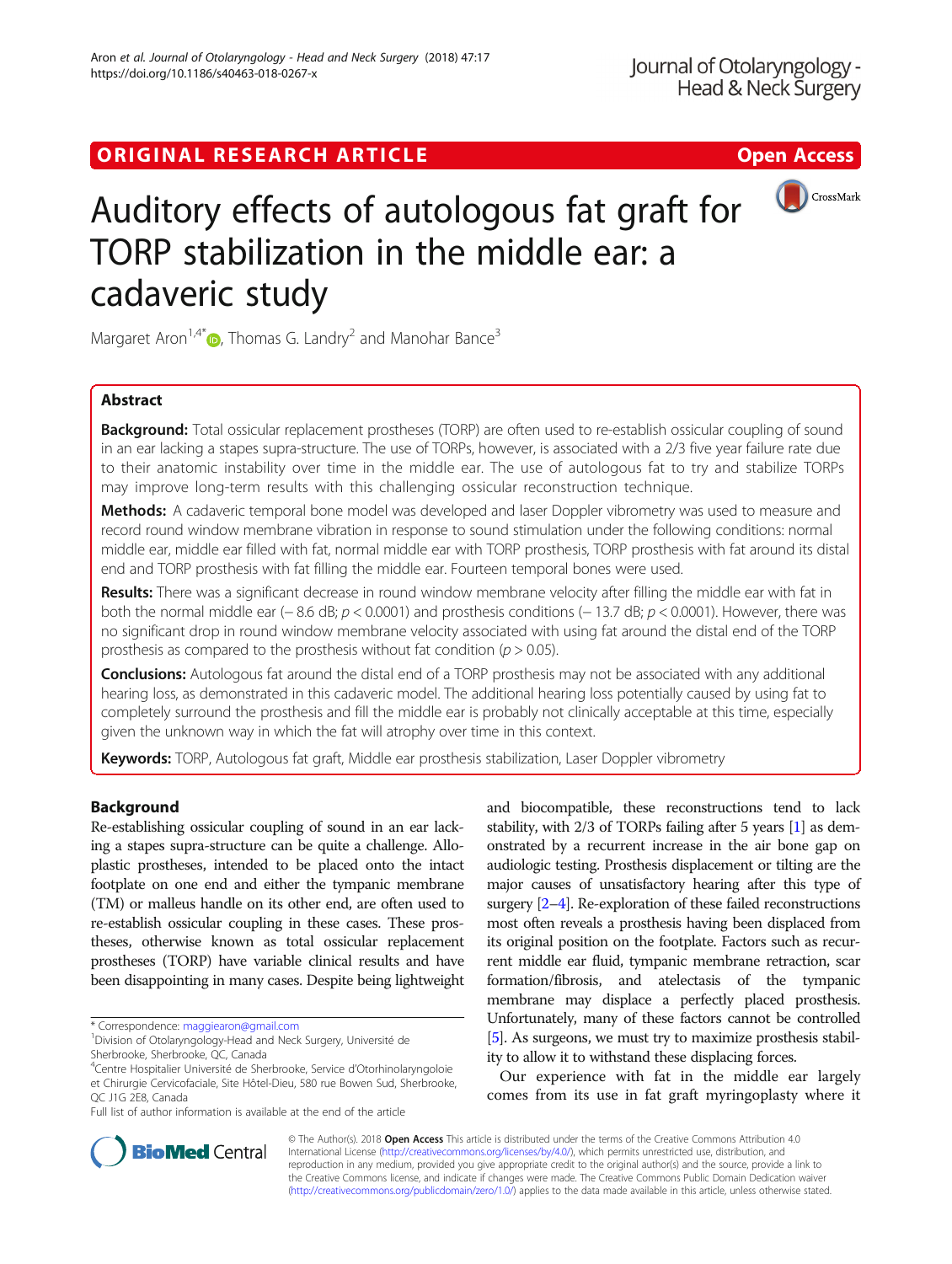<span id="page-1-0"></span>helps guide inflammatory cells to heal perforations. In this context, bulky fat grafts are dumb-belled through a tympanic membrane perforation. With healing, the bulkiness of the graft is lost, leaving a thickened and healed ear drum behind  $[6, 7]$  $[6, 7]$  $[6, 7]$  $[6, 7]$  $[6, 7]$ . We hypothesize that if we use fat to stabilize the TORP prosthesis intraoperatively it may offer stability during the healing period of the middle ear, helping resist displacement forces on the prosthesis and then may atrophy with time, leaving a ventilated middle ear space. In fact, the senior author (MB) uses this method clinically. The effect on hearing of using fat in the middle ear in this context, however, has not been studied. The objective of this study was to evaluate the effect on round window membrane vibration of autologous fat deposited into the middle ear under various conditions including that of using the fat to stabilize a TORP prosthesis.

# **Methods**

In order to evaluate round window membrane vibration a temporal bone model was designed on which we could use a laser Doppler vibrometer (LDV) to record and compare round window membrane (RWM) movement in response to acoustic tone stimulation in several conditions. The model and measuring technique are detailed below. Ethics review board approval was obtained from the Dalhousie Research Ethics Committee for this study.

#### Temporal bone preparation

Fresh frozen cadaver temporal bones were used  $(n = 14)$ (Anatomy Gifts Registry, Hannover, USA) since inner ear fluid and soft tissue quality is preserved in these specimens. Soft tissue such as skin and muscle were removed from the lateral temporal bones and a canal wall up mastoidectomy was performed, as well as a posterior tympanotomy to expose the oval and round windows. The use of LDV to measure RWM movement requires a clear view of the entire RWM and thus the facial nerve was sacrificed as necessary to obtain optimal exposure of the RW. The round window niche was then drilled off as needed to have a direct view of the entire RWM. Finally, holes were drilled into the lateral bony external auditory canal (EAC) for an ER-3A speaker tip and an ER-7C microphone probe tube (Etymotic, Elk Grove Village, USA) (Fig. 1a). These were glued to the EAC wall for stabilization and the Er-7C microphone tip as ensured to be within 2 mm of the TM. The EAC was sealed by modeling clay during the experiments.

In order to obtain reliable LDV measurements, reflective polystyrene tape containing microbeads (3 M, Minneapolis, MN, USA) was placed on the RWM via the posterior tympanotomy to serve as a reflective target (Fig. 1b).

# Conditions under which RWM vibrations were recorded using laser Doppler vibrometry

Baseline (termed "Normal\_NF"): Baseline LDV measurements of RWM movement in response to acoustic stimuli were measured with all native ossicles intact and the middle ear left ventilated.

Middle ear cavity filled with fat (termed "Normal\_- MEF"): we harvested fat from the temporalis fat pad and used it to fill the middle ear. Over-filling was avoided in order to prevent placing excessive pressure on the TM and ossicles. We ensured that fat surrounded all of the ossicles as well as the air containing middle ear space, including the epitympanum. Only the RWM was left uncovered and in view for LDV measurements. This condition was chosen to simulate the maximal dampening effect possible by replacing the entire middle ear air space with fat.

TORP without fat (termed "Pros\_NF"): After disarticulating and removing the incus as well as the stapes suprastructure through the posterior tympanotomy, a titanium TORP prosthesis (TTP-VARIAC Total Prosthesis, Kurz, Dusslingen, Germany) was measured up using the sizing template and placed between the footplate and the posterosuperior TM.



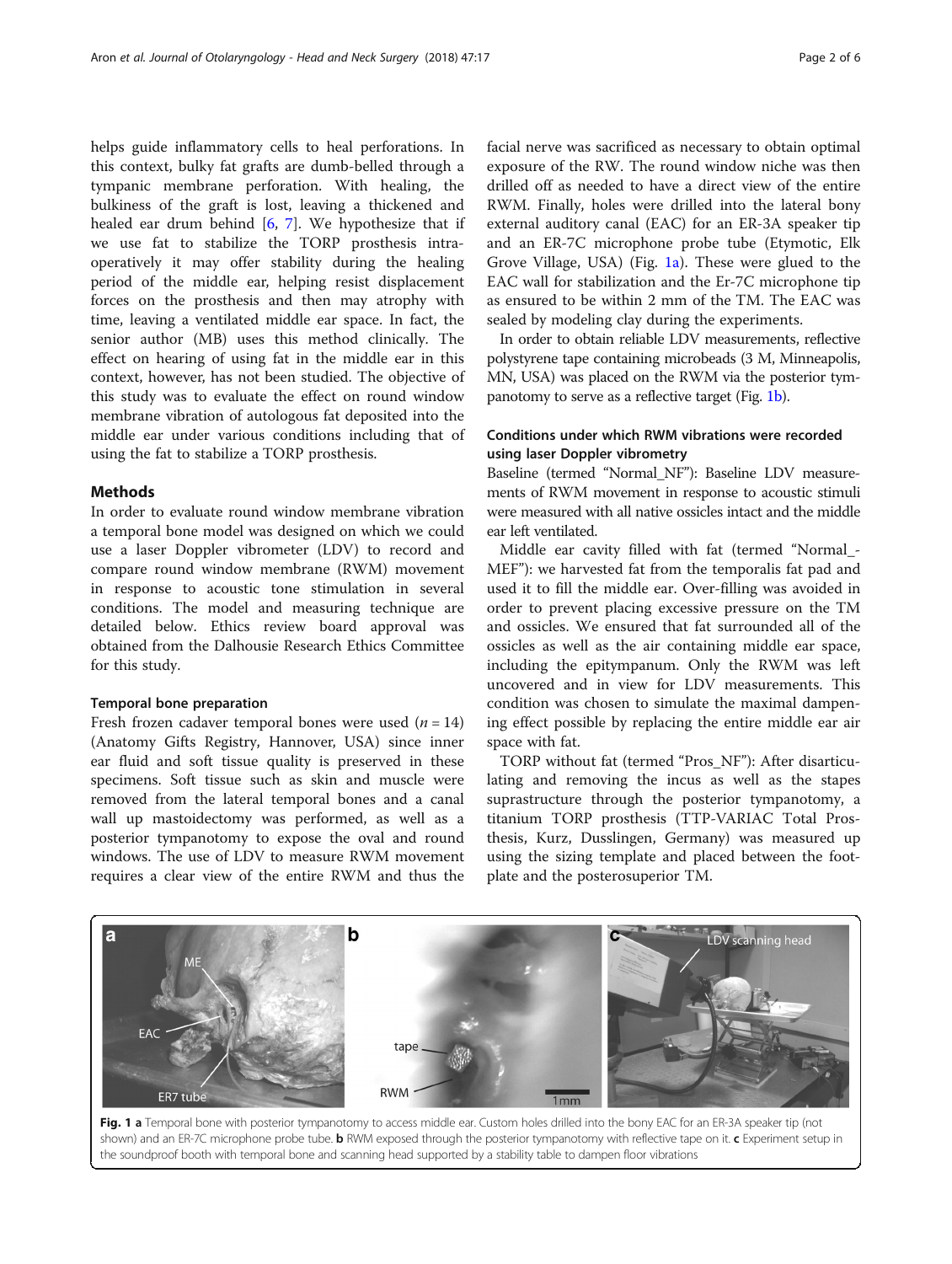TORP with fat around the footplate (termed "Pros\_FPF"): the fat harvested from the temporalis fat pad was used to surround the prosthesis shaft on the stapes footplate. In all cases the distal bulged end of the TORP was completely covered by fat resulting in complete coverage of the oval window in all cases. This condition was chosen to predict the amount of dampening of sound one might expect when using fat to stabilize the distal end of the TORP on the footplate.

TORP with fat filling the middle ear (termed "Pros\_- MEF"): the conditions for "Normal\_MEF" were repeated with the TORP in place.

#### Laser Doppler vibrometer setup and recording software

A LDV (PSV-400 scanning head, OFV-5000 controller, Polytec PI, Tustin, CA, USA) and software (Polytec Scanning Vibrometer version 8.7) were used to measure and record movement of the RWM.

Settings of the software system:

- Average of 4 trials per point
- 640 ms recordings window with a sample frequency of 25.6 kHz
- Acoustic stimulation used was constant sine waves at the following frequencies: 250, 500, 1000, 2000, 3000, 4000, 6000, 8000 Hz
- Sound was presented in the EAC using the ER-3A speaker at 100 dB SPL (or to a maximum of 4 V input if 100 dB could not be attained). This intensity was confirmed with the ER-7C microphone.

Physical setup for LDV measurements: (Fig. [1c\)](#page-1-0)

- The bone was placed in a soundproof booth.
- The temporal bone specimen and scanning head were supported by a stability table to dampen floor vibrations.
- Modeling clay was used to seal the lateral EAC and the holes around the ER-3A and ER-7C to provide an air-tight seal in order to attain the desired sound pressure levels within the EAC. Air-tight closure was confirmed when sound pressure emitted by the ER-3 into the EAC was measured to be at 100 dB SPL by the ER-7.
- The bone was oriented to have a direct full-on view on the RWM in order to most accurately measure its vibration velocity with the LDV.
- 5–7 points were arbitrarily placed over the entire area of reflective tape on the RWM.
- Where visibly possible (all conditions other than "fat filling ME" condition) 2–3 points were also chosen along the stapes or prosthesis, depending on the condition.

◦ Setup did not provide the optimal angle for this measurement in every case but, when possible, measurement was completed for phase comparison with RWM movement. In all comparisons, the stapes and RWM were about 180° out of phase at low frequencies.

– The vibration velocity of the RWM and TORP/ stapes, when possible, were measured by the laser in response to acoustic stimulation delivered through the EAC.

# Data analysis

RWM vibration velocities were normalized to sound pressure (m/s/Pa), converted to dB re:1 μm/s/Pa and analyzed using SPSS 23 software (IBM, Armonk, USA). A two-way repeated measures analysis of variance (ANOVA) was performed with Greenhouse-Geisser corrections for three different condition groupings: 1) Normal-NF vs Normal\_MEF; 2) Normal\_NF vs Pros\_NF; and 3) Pros\_NF vs pros\_FPF vs Pros\_MEF. The within-subject factors that were considered were condition and frequency, with post hoc contrasts for condition being simple type (reference of Normal\_NF for tests 1 and 2, Pros\_NF for test 3). The middle ear has a known frequency response curve. Therefore, any significant frequency main effects are not important results. However, significant condition  $\times$  frequency interactions are more relevant effects, indicating frequency-specific differences between conditions. The three different ANOVAs were performed rather than just one containing all conditions in order to better interpret any potential frequency interaction effects and because different reference conditions were desired for examining different contrasts. This approach allowed us to only examine effects which were most relevant post hoc, avoiding having to perform 40 (5 conditions  $\times 8$  frequencies) comparisons, which would have increased the probability of a type I error. Type I error rate for the three ANOVAs was reduced to  $0.05/3 =$ 0.0167.

### Results

Fourteen temporal bones were dissected. Because of technical issues during dissection (ex: TM perforation, accidental footplate removal with stapes suprastructure excision), some bones were unable to be used for certain conditions. Figure [2](#page-3-0) details which bones had data available for each condition.

# Normal\_NF vs Normal\_MEF  $(n = 9)$  (Fig. [3\)](#page-3-0)

The ANOVA showed that there was a significant decrease of 8.6 dB in RWM velocity when the middle was filled with fat  $(F(1,7) = 47.386, p < 0.0001)$ . There was also a significant effect of frequency  $(F(2.281, 15.965) = 23.355, p <$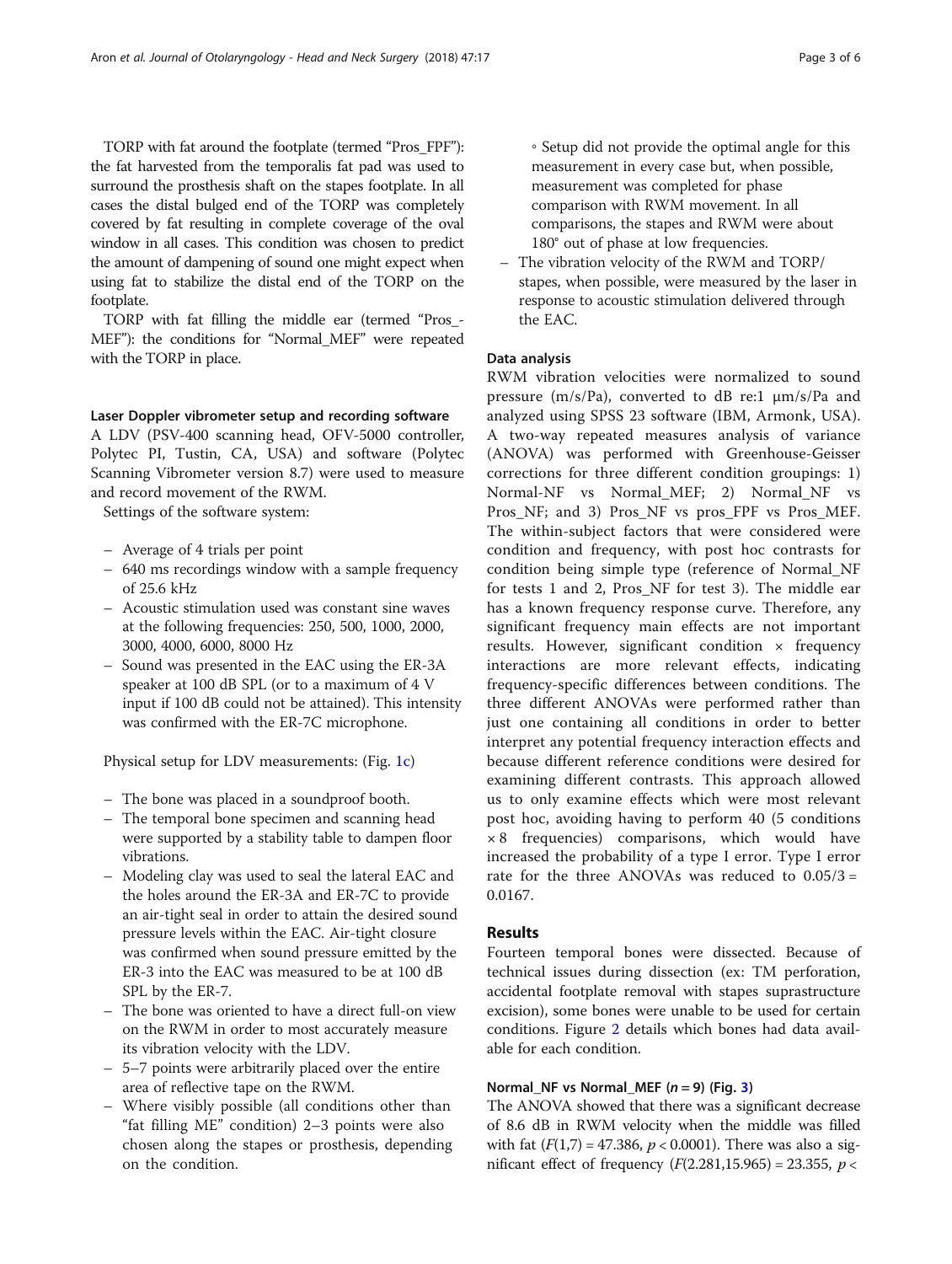0.0001) on RWM velocity, but there was no significant condition  $\times$  frequency interaction ( $p > 0.05$ ).

# Normal\_NF vs Pros\_NF  $(n = 12)$  (Fig. 3)

<span id="page-3-0"></span>Pros\_MEF Pros FPF Pros NF Normal MEF

The ANOVA showed that there was a significant decrease of 13.7 dB in RWM velocity with the prosthesis in place compared to baseline  $(F(1,9) = 18.095, p =$ 0.002). There was also a significant frequency effect  $(F(1.476, 13.285) = 9.914, p = 0.005)$  on RWM velocity, but no significant interaction ( $p > 0.05$ ).

# Pros\_NF vs Pros\_FP fat vs Pros\_MEF  $(n = 9)$  (Fig. 3)

The ANOVA showed that there was a significant effect of middle ear condition  $(F(1.904, 13.329) = 23.405, p <$ 0.0001) and frequency  $(F(1.984, 13.887) = 6.849, p =$ 0.009), but there was no significant interaction ( $p > 0.05$ ). Contrasts showed there was no difference in RWM velocity with placement of fat only around the prosthesis footplate compared to the prosthesis alone (Pros\_NF)  $(p > 0.05)$ . There was, however, a significant 7.1 dB loss when fat was used to fill the entire middle ear with the prosthesis (Pros\_MEF), as compared to the prosthesis with no fat (Pros\_NF)  $(p < 0.0001)$ .

# **Discussion**

Ossicular reconstruction in the absence of a stapes superstructure can be quite frustrating. Despite intra-operative satisfaction with prosthesis stability, long-term success rates (maintenance of air-bone gap < 20 dB) for TORP prosthesis have been estimated to be as low as 38% [\[1\]](#page-4-0).

To improve TORP stability on the stapes footplate, and thus minimize its chances of displacing post-operatively, surgeons have tried many different techniques. The use of cartilage between the prosthesis head and TM has been described to not only reduce extrusion rates, but also to improve lateral stability of the prosthesis [[8\]](#page-4-0). Efforts have also been made to stabilize the medial, shaft portion of the prosthesis using a fenestrated cartilage "shoe" placed onto the footplate within which the TORP would stand [\[9\]](#page-4-0). Fisch and May suggested placing a small spike at the end of the TORP shaft which would be placed into a fenestration in the footplate [\[10\]](#page-4-0). A titanium shoe has also been used to try and stabilize the medial end of the prosthesis onto the stapes footplate  $[11]$  $[11]$ . Recently, a "two-point stabilization" technique was described combining prosthesis head stabilization with cartilage combined with an areolar tissue graft between the prosthesis and footplate. Although this latter study demonstrated good post-operative audiologic outcomes, the mean follow-up was 8 months making conclusions about long-term stability difficult to draw [\[12](#page-5-0)].

Autologous fat could be a good choice of tissue to use for TORP stabilization given its biocompatibility and ease of harvest in otologic surgery. To better understand the use of fat to stabilize prosthesis position in the middle ear we conducted this study to evaluate the effect on sound transmission to the inner ear of putting variable amounts of fat in the middle ear and measuring RWM velocity in response to sound delivered to the tympanic membrane.

Firstly, our model seems to be appropriate given the 13.7 dB loss in RWM velocity when the virgin middle ear condition (Normal\_NF) was compared to the condition with prosthesis alone (Pros\_NF). In the literature, an air-bone gap of < 20 dB is generally considered a success for TORP prosthesis [\[13](#page-5-0)]. The 13.7 dB loss in our study falls into this range. The fact that the loss is a slightly less than that seen with clinical use of TORP probably reflects the fact that the rest of the middle ear in our cadaver study was completely normal, as opposed to the changes seen in chronic otitis media where TORP prostheses are most often used clinically.

In our study, adding fat around the footplate/distal end of the TORP, did not cause any significant additional hearing loss when compared to the unsupported TORP, and thus can presumably be used intra-operatively to stabilize the prosthesis without dampening sound transmission. However, clearly there are scarring effects and biological changes in the fat in real life that cannot be mimicked in a cadaveric study. We cannot easily predict



Normal NF  $\overline{1}$  $\overline{2}$  $\overline{3}$  $\overline{4}$  $\overline{5}$ 6  $\overline{7}$  $\overline{8}$  $\overline{9}$  $10<sup>10</sup>$ 11 12 13 14 Bone ID Fig. 2 Number of temporal bones used for each experimental condition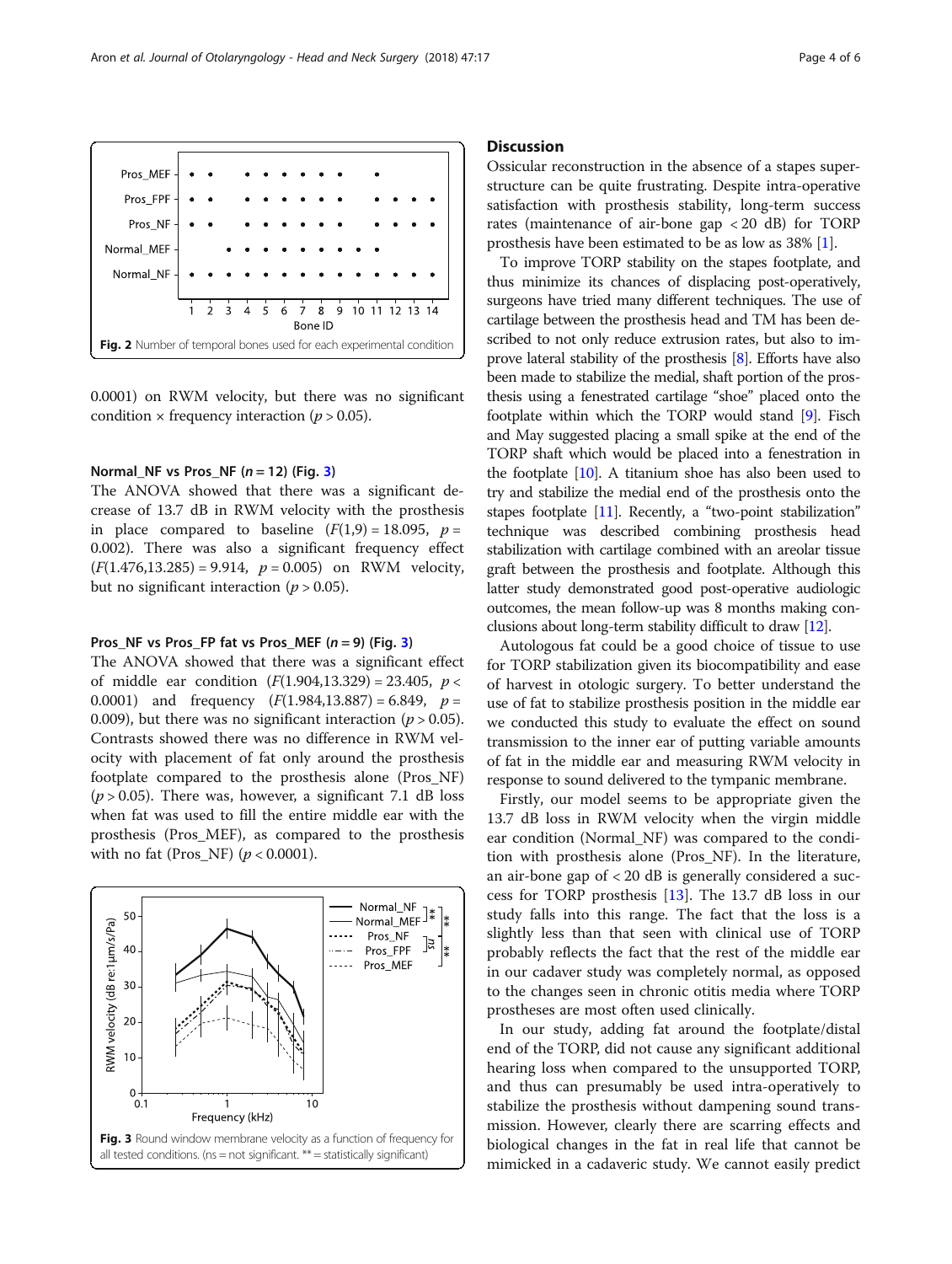<span id="page-4-0"></span>what these would be, but given that even large amounts of fat in the middle ear have been used for fat myringoplasty [[14](#page-5-0)], and that these must surround the ossicles by necessity, if the fat did indeed cause scar-related fixation of the ossicles we would expect a significant dampening effect on their vibration and an associated hearing loss in these cases. Clinical studies, however, show hearing results from these studies to be quite good [[14\]](#page-5-0), making it unlikely that fat has a severe long term effect on middle ear vibration after post-surgery biological changes.

Under the conditions of this study, however, filling the middle ear with fat both in intact middle ears and prosthesis conditions did seem to dampen sound transmission in a significant way, adding about another 8 dB loss. The dampening effect of fat filling the ear makes physiologic sense. Firstly, the fat pushing up against the TM mass loads the drum, similar to fluid in the middle ear [[15](#page-5-0)]. Secondly, by reducing the middle ear air volume, the compliance of the middle ear is decreased, resulting in increased mechanical impedance to sound. As in the comparison of virgin middle ear (Normal\_NF) vs prosthesis alone (Pros\_NF), we may assume that the additional loss with middle ear fat in our model is likely somewhat underestimated given the absence of chronic middle ear changes in our model. Adding this hearing loss to the hearing loss already associated with having a TORP prosthesis is probably clinically unacceptable. But given the known tendency of fat grafts to atrophy significantly  $[16]$ , we question whether the hearing loss associated with middle ear fat would be permanent or not. If the fat did atrophy in the middle ear over time, it could serve its potential advantage of TORP stabilization during the healing period. Once the prosthesis becomes fibrosed in place, the atrophy of the fat in the middle ear can then allow for more liberal vibration of the TM and ossicles making the actual reduction in hearing less than what has been measured in this study. Additional work would, however, be needed to evaluate how much fat atrophies as well as its pattern of atrophy in the middle ear and over what time frame to justify its use in this way.

# Conclusion

Fat is an easily available, biocompatible autologous graft material. Its use to stabilize the distal end of a TORP prosthesis on the footplate would not likely be associated with any additional hearing loss, as suggested by our cadaver model results. The additional hearing loss caused by using the fat to completely surround the prosthesis and abut the TM is probably not clinically acceptable at this time given the unknown way in which it will atrophy over time in this context.

#### Abbreviations

EAC: External auditory canal; LDV: Laser Doppler vibrometry; RWM: Round window membrane; TM: Tympanic membrane; TORP: Total ossicular reconstruction prosthesis

#### Funding

Financial support was provided by the Department of Surgery, Dalhousie University Research Fund. The funding body played no role in the study design, collection/analysis/interpretation of data or manuscript writing.

#### Availability of data and materials

The datasets recorded and analyzed during the current study are available from the corresponding author on reasonable request.

#### Authors' contributions

MB contributed to study design, aided in cadaver model preparation and data collection, contributed to data analysis and interpretation as well as manuscript writing. TL contributed to LDV use and set-up, data collection, analysis and interpretation as well as manuscript writing. MA contributed to cadaver model development, data collection, analysis and interpretation as well as manuscript writing. All authors read and approved the final manuscript.

#### Ethics approval and consent to participate

Ethics review board approval was obtained from the Dalhousie Research Ethics Committee for this study. (REB#: 2001–314).

#### Consent for publication

No individual living person's data is included in this study.

#### Competing interests

N/A

The authors declare that they have no competing interests.

#### Publisher's Note

Springer Nature remains neutral with regard to jurisdictional claims in published maps and institutional affiliations.

#### Author details

<sup>1</sup> Division of Otolaryngology-Head and Neck Surgery, Université de Sherbrooke, Sherbrooke, QC, Canada. <sup>2</sup> Division Otolaryngology-Head and Neck Surgery, Nova Scotia Health Authority, Dalhousie University, Halifax, NS, Canada. <sup>3</sup> Division Otolaryngology-Head and Neck Surgery, Nova Scotia Health Authority, Dalhousie University, Halifax, NS, Canada. <sup>4</sup>Centre Hospitalier Université de Sherbrooke, Service d'Otorhinolaryngoloie et Chirurgie Cervicofaciale, Site Hôtel-Dieu, 580 rue Bowen Sud, Sherbrooke, QC J1G 2E8, Canada.

#### Received: 27 December 2017 Accepted: 12 February 2018 Published online: 17 February 2018

#### References

- 1. Yung M. Long-term results of ossiculoplasty: reasons for surgical failure. Otol Neurotol. 2006;27(1):20–6.
- 2. Huttenbrink KB. Surgical treatment of chronic otitis media. III: middle ear reconstruction. HNO. 1994;42:701–18.
- 3. Katzke D, Steinbach E, Schodermaier C. The evaluation of allogenous incus transplants removed during revision tym- panoplasty. Arch Otorhinolaryngol. 1982;235:525–8.
- 4. Smyth GDL. TORPS: how have they fared after five years? J Laryngol Otol. 1983;97:991–3.
- 5. Huttenbrink KB. Biomechanical aspects of middle ear reconstruction. In: Jahnke K, editor. Current topics in otolar- yngology - head and neck surgery. Middle ear surgery: recent advances and future directions. Stuttgart: Thieme; 2004. p. 23–51.
- 6. Gold SR, Chaffoo RA. Fat myringoplasty in the guinea pig. Laryngoscope. 1991;101(1 Pt 1):1–5.
- 7. Alzahrani M, Saliba I. Hyaluronic acid fat graft myringoplasty vs fat patch fat graft myringoplasty. Eur Arch Otorhinolaryngol. 2015;272(8):1873–7.
- 8. Slater PW, Rizer FM, Schuring AG, et al. Practical use of total and partial ossicular replacement prostheses in ossiculoplasty. Laryngoscope. 1997;107(9):1193–8.
- 9. Beutner D, Luers JC, Huttenbrink KB. Cartilage 'shoe': a new technique for stabilisation of titanium total ossicular replacement prosthesis at centre of stapes footplate. J Laryngol Otol. 2008;122(7):682–6. Epub 2008 May 19
- 10. Fisch U, May J. Tympanoplasty, mastoidectomy and stapes surgery. Stuttgart, New York: Thieme; 1994.